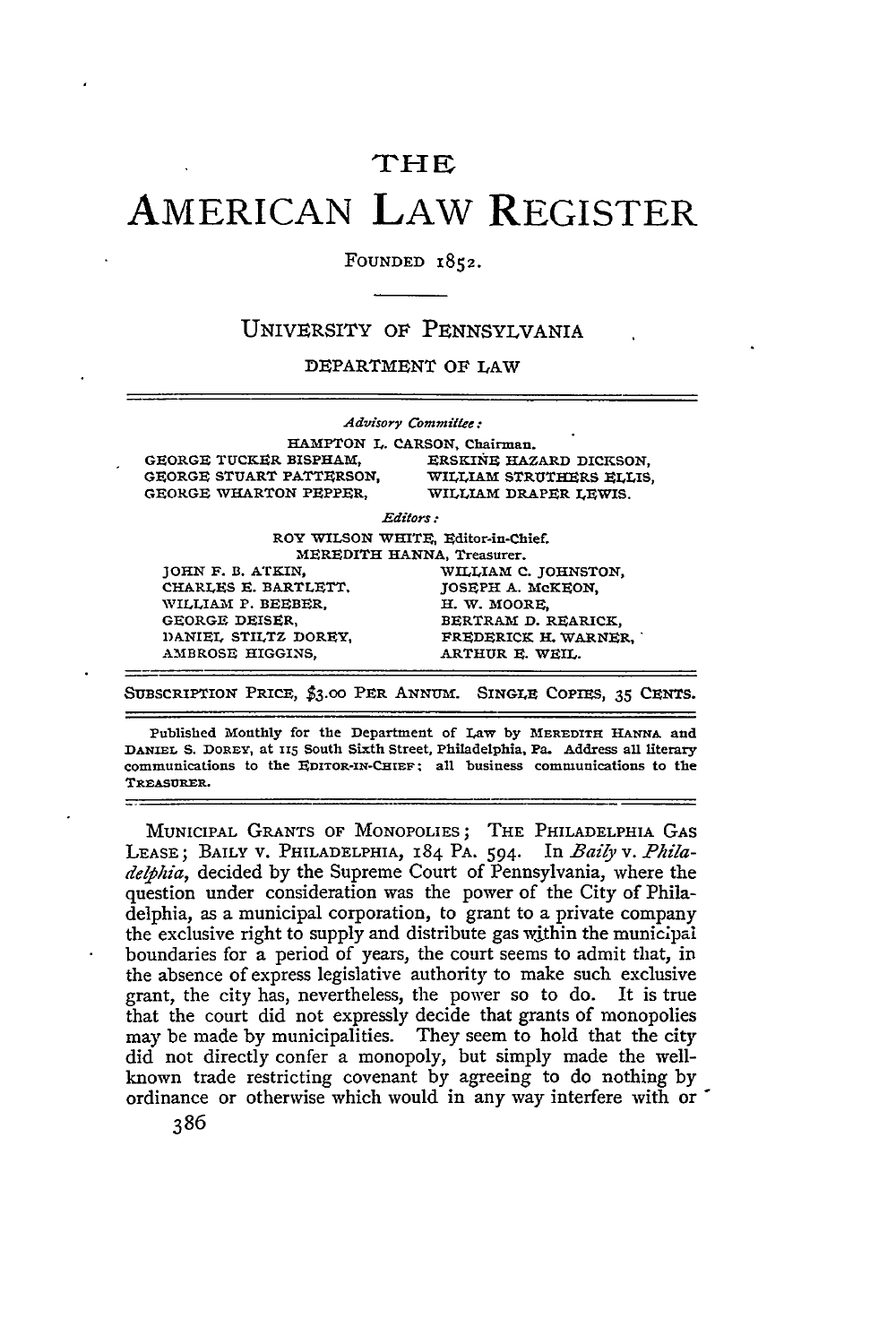limit, restrict or impair the exclusive rights granted by the lease in question, which covenant the court upheld. It is, perhaps, somewhat difficult to appreciate the difference in effect between the direct grant of a monopoly and the result of the enforcement of the covenant above mentioned. If the city has the power to make such covenant, a contract is thereby created between it and its grantees, the specific performance of which may be enforced in equity, and even the legislature may not thereafter be enabled to modify the contract thus made without offending against the Constitution of the United States. It would seem, therefore, that the Supreme Court of Pennsylvania has in effect decided that the city of Philadelphia may indirectly, at least, grant a monopoly in the supply and distribution of gas. It is, moreover, probable that the court is of opinion that a direct grant of the monopoly might have been made by the city. To the objection urged by the appellants, that the lease under consideration conferred a monopoly, the learned Justice who delivered the opinion, replied as follows: "To this objection it would be a sufficient answer that, as already held, the city in this matter is acting in its business, not its governmental capacity, and the owner of business property, even though a municipal corporation, may in dealing with it make such terms as in its discretion it deems best for its interest. When the owner of a business sells it with its good will, etc., he may agree as part of the consideration to the purchaser, not to go into the same business again as a rival within an agreed territory or for an agreed time. The city of Philadelphia selling its gas making plant and good will may do the same thing." Even if this statement be considered as *obiter dictum* it is, nevertheless, entitled to great weight as emanating from one of the ablest jurists in Pennsylvania. If such be the law, then a municipal corporation in Pennsylvania can indirectly do that which the legislature itself may not have the right to do, and may even confer rights and privileges contrary to public policy as defined by the legislature.

The Constitution of Pennsylvania provides that the General Assembly shall not pass any local or special law "granting to any corporation, association or individual any special or exclusive privileges or immunities." In construing this section of the con-<br>stitution the Supreme Court held, in 1881, that a city ordinance is stitution the Supreme Court held, in  $x88x$ , that a city ordinance is not a local or special law within the meaning of the prohibition. In a more recent case  $(1892)$ , however, in considering an ordinance of the borough of Norristown, the same court holds by affiirming the judgment of the lower court, as follows : *"By* the Constitution of this Commonwealth the legislature is prohibited from passing any local or special law regulating the affairs of counties, boroughs, etc., or providing or changing methods for the collection of debts or the enforcing of judgments. . **.** . It is clear that the borough councils could not do what the legislature is forbidden to do. . . **."** *Norristown v. Ry. Co.,* 148 Pa. 87.

It appears, therefore, that some ordinances are not to be con-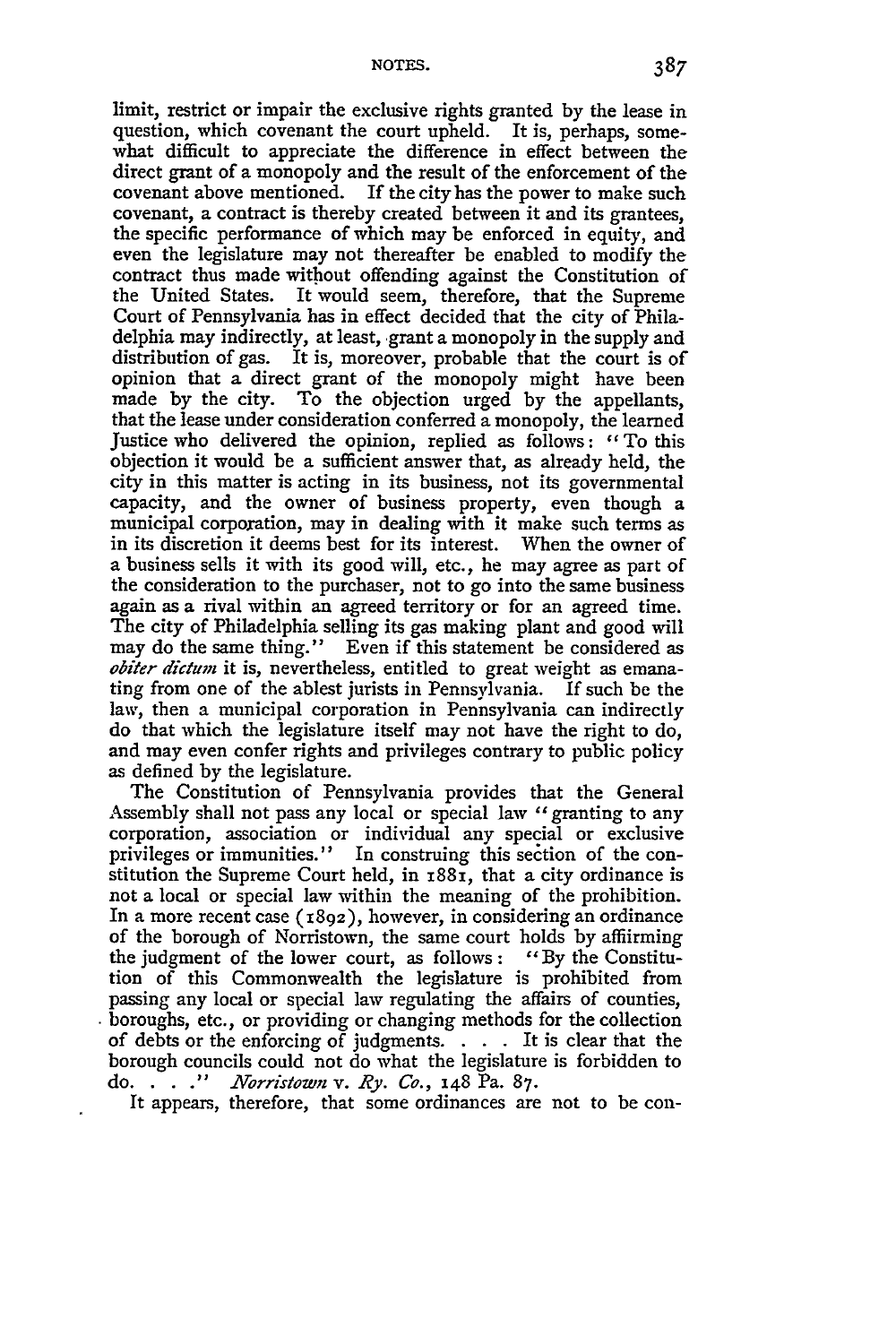sidered local or special laws within the meaning of the constitution, and other ordinances are to be so considered. The principle underlying the difference may be that in matters of pure municipal administration, ordinances are not to be considered local or special laws; but is the grant of exclusive privileges to a private corporation for a long term of years a matter of pure municipal administration? If the General Assembly is prohibited from passing any special law, granting to any corporation special or exclusive privileges, may it not be reasonably asked if Common Councils can indirectly do what the legislature is prohibited from doing **?** If so, there is.here presented, "a new and rather novel way of enlarging the power of municipal corporations and of securing for them the prerogatives of sovereignty."

The Act of Assembly of Pennsylvania of June 24, 1895 (P. L. **256),** sets forth in plain terms the public policy that should govern the legislature in granting exclusive rights under general laws to gas companies. The preamble of the Act recites that "the true policy of the grant of exclusive rights to gas companies is the encouragement and establishment of such companies for the supply of gas where no such supply was previously furnished, and the real consideration for such public rights is the new public service thus secured." The city of Philadelphia had managed and operated its own gas works for more than sixty years prior to the execution of the lease of the work to the United Gas Improvement Company. That company had no exclusive right granted to it by the legislature to supply gas to the city of Philadelphia. Yet by the lease in question, the city of Philadelphia has been enabled to grant an exclusive right to a company that had no such privilege vested in it by the legislature, and to make such grant where no new public service required it.

The power of the legislatures of the different states to grant monopolies has been upheld by the Supreme Court of the United States in many adjudicated cases, notably in what are known as the Slaughter House cases. This power, however, has never been conceded to municipalities by any court of the United States Government. The distinction is always clearly drawn between the power of the legislature in such cases and the power of the municipality, in the absence of express authority derived from the legislature. In *Grand Rapids Co. v. Grand Rapids Edison Co.,* 21 Amer. & Eng. Corp. Rep. **270,** the distinction is very clearly stated.

" It is urged on behalf of complainant, that to enable the city to execute and carry into effect this authority conferred and duty imposed upon it, of providing for and regulating the lighting of the streets and public lamps, there should be implied the power and right of so using the streets as to secure that important object, and that if the grant of the exclusive privilege of using the streets is necessary to obtain the benefit, convenience, and advantage of an improved system of lighting, such as electric lights afford, the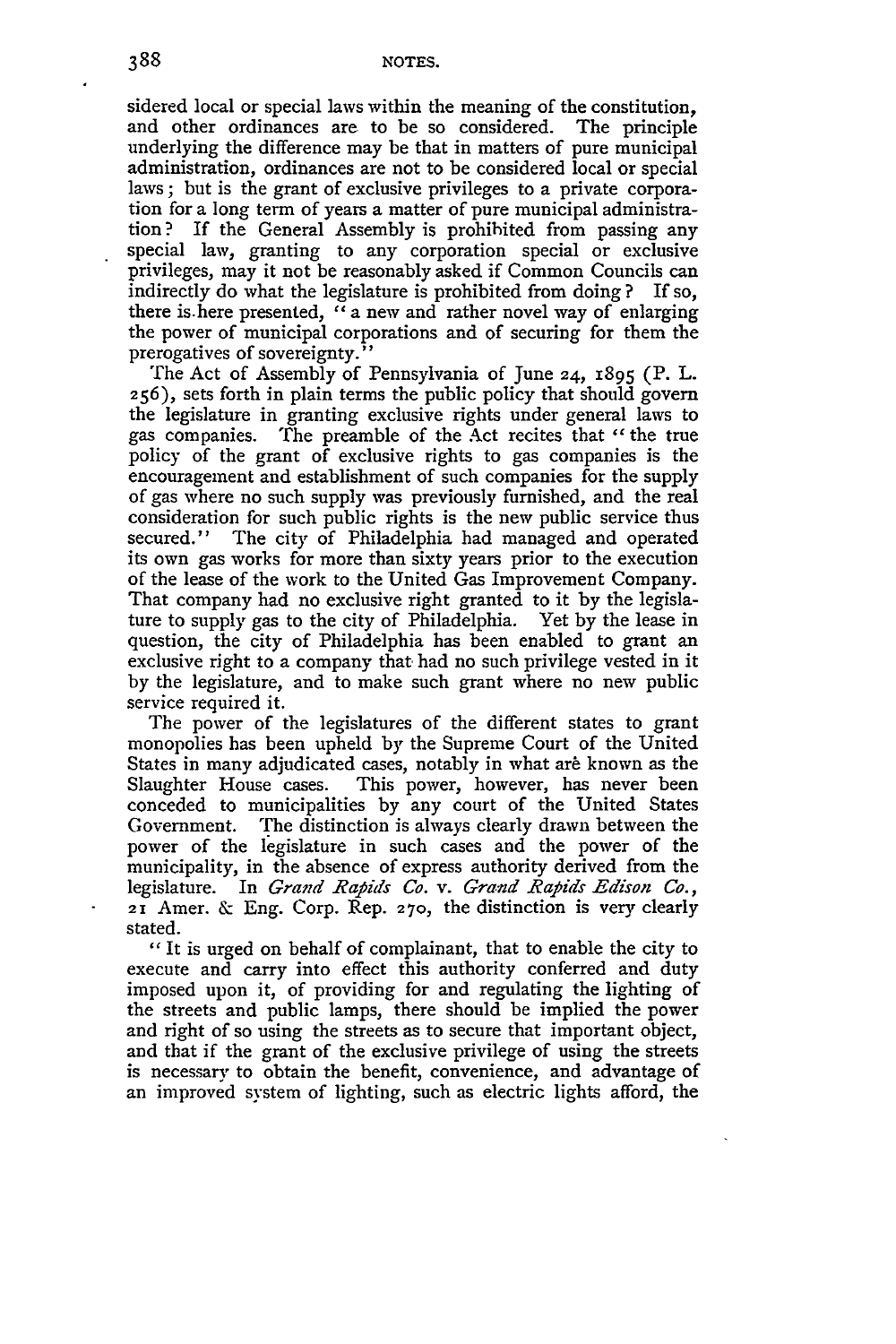common council could lawfully confer such exclusive right; or, to state the proposition in another form, it is this: that under its powers upon the subject of lights, the city or common council could adopt a system of electric lights for the streets and public lamps; and having so determined, if it becomes necessary, in order to secure such improved light, to grant the exclusive privilege of using the public streets to the party who is to supply the same, the common council would have the implied power of conferring such exclusive right. This presents a new and rather novel way of enlarging the power of municipal corporations and of securing for them the prerogatives of sovereignty. First, imply from the powers granted the right to adopt a new system of lighting the city's streets (which may be a proper and legitimate implication), then, when the common council has determined to procure such improved system, if difficulties arise, such as a demand for exclusive rights and privileges on the part of the company controlling the system, make another implication, from what is called the necessity of the case, and assume the right to confer sovereign franchises. The proposition is not only unsound, but dangerous in the extreme, and wholly unsupported by authority. Obstacles and difficulties, in the way of exercising powers fairly and reasonably implied from those expressly granted, can never operate to enlarge the original grant of authority. A private corporation is chartered by the State without exclusive rights; it demands exclusive privileges and sovereign franchises in and over a city's streets as a condition of supplying it with electric light; that demand, it is said, creates the necessity in the common council to grant or concede such exclusive privileges, and that necessity warrants an enlargement, by implication, of the city's charter powers, and confers upon it authority which clearly did not exist prior to such necessity.

 $\mathbf{x}$  $\star$ ☆  $\mathcal{L}$  $\star$ *"Is* such exclusive control necessarily implied in or incident to the powers expressly granted, or essential to the declared objects and purposes intrusted to the city government? is not the grant- ing of sovereign franchises in the public highways of the State a *'* matter extra municipal or unusual in its nature'? In confining the inhabitants of the city for the period of fifteen years to one company for their supply of the improved light, are they not deprived of the benefit of all competition during that period, and is there not thus imposed upon them the burden of a *quasi* monopoly, while they are at the same time prevented from availing themselves of any and all improvements which may be made in the systems of lighting? There can be but one answer to these questions, unless we disregard well-established principles and ignore the authority of judicial decisions on the subject. The rights and beneficial user which the public or the inhabitants of cities have and are entitled to enjoy in the streets of a populous place are much more enlarged and various than with respect to ordinary highways, and there is a corresponding presumption against the intention to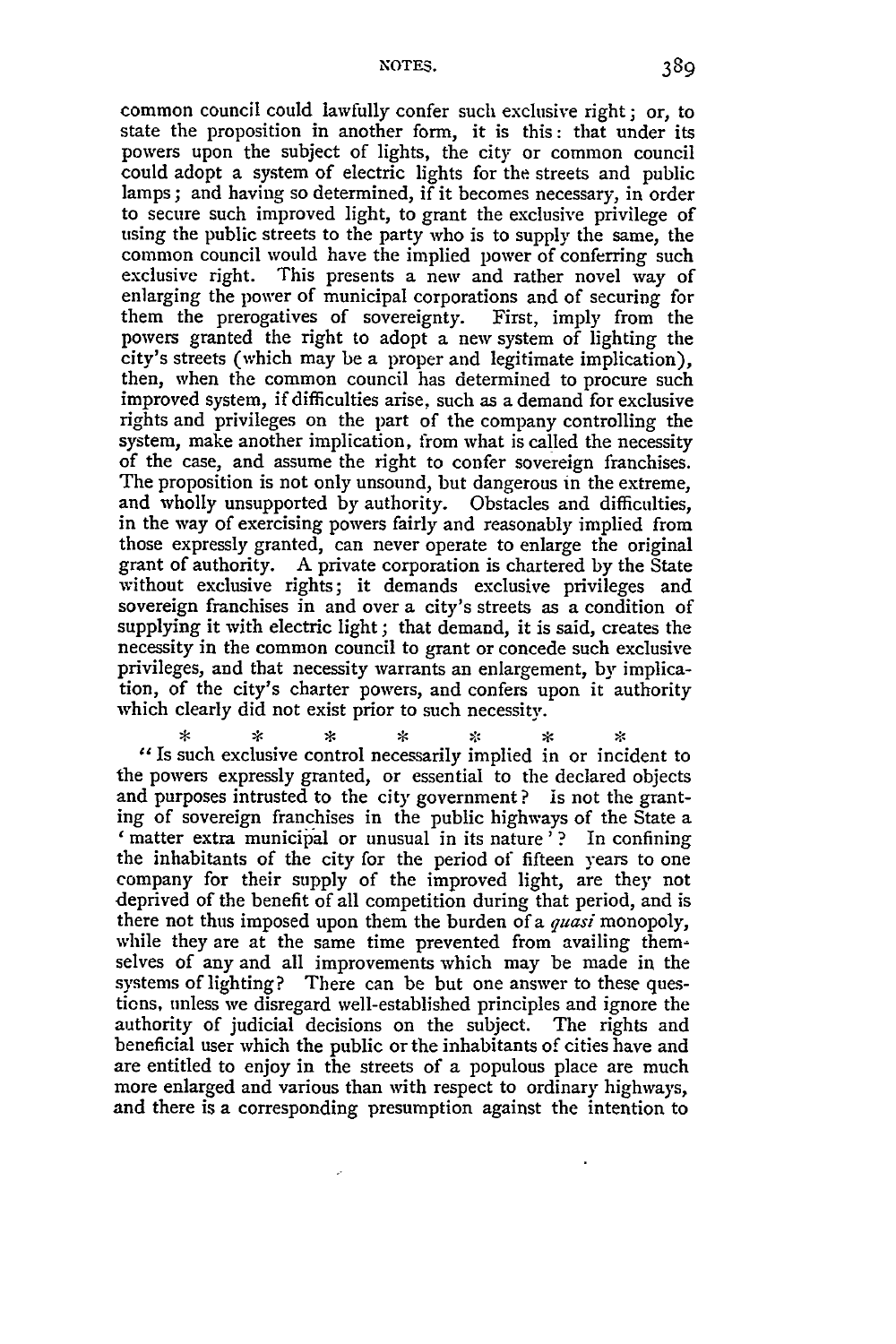restrict or curtail such rights by conferring exclusive privileges therein."

Dillon, in his work on Municipal Corporations, and other textbook writers, cite the Grand Rapids case with marked approval, and the compilers of the Amer. & Eng. Ency. of Law quote it as containing the consensus of judicial thought upon the subject. Many other cases are also cited in the text-books in which the law is set down in accord with the decision in the Grand Rapids case. It is somewhat of a disappointment to not a few, to find the old Commonwealth of Pennsylvania swung into line against the growing conviction of many of the best thinkers and apparently against the current of modern ideas. There is no form of corporate aggressiveness that is being criticized with greater effectiveness than that which has been aptly characterized as paternal industrialism. *Baily v. Philadelphia* would seem to give municipalities in Pennsylvania power to surrender almost all their public functions to private corporations. A very learned essay was at one time printed in the forefront of Purdon's Digest, wherein the Constitution of the United States was solemnly dissected, construed, interpreted and subjected to the same treatment as would be applied to the con- struction of any common contract between individuals. Experience has shown the essay to have been somewhat in error. *Baiy v. Philadelphia* is, of course, declaratory of existing law, but if the performance of municipal functions is to be governed by the same rules that are applied to a tradesman who sells his coffee route and enters into a covenant not to sell within a certain prescribed area, experience will in all probability show that the legislature may be called upon to modify the law in this respect. That we are not left without some hope is evident from a very suggestive expression in the opinion in that case, to wit: "Whether the legislature may **l-** reafter impose upon the city a municipal duty in regard to lighting, which may conflict with its present contract, is a question we need not consider until the case shall arise with proper parties in interest to such a question." Of course, if the city had the power to make the contract, very heavy damages might fall upon it if a modification of the same should be attempted even by the authority of the legislature. If, however, all parties who contract with a municipality contract with the knowledge that such contracts are always subject to the paramount power of the legislature to modify, rescind or annul them, then it may be in the power of the legislature to protect its citizens against corporate aggressiveness in the same manner as it appears now to be within their power to confer upon private corporations monopolies and exclusive privileges.

**LIFE INSURANCE;** SUICIDE *BY* INSURED; **EFFECT ON** RECOVERY. The Supreme Courts of the United States and of Pennsylvania have been called upon recently to consider two unusually interesting cases. Each of these involved as a preliminary point the admissibility of the application for the policy under the Pennsylvania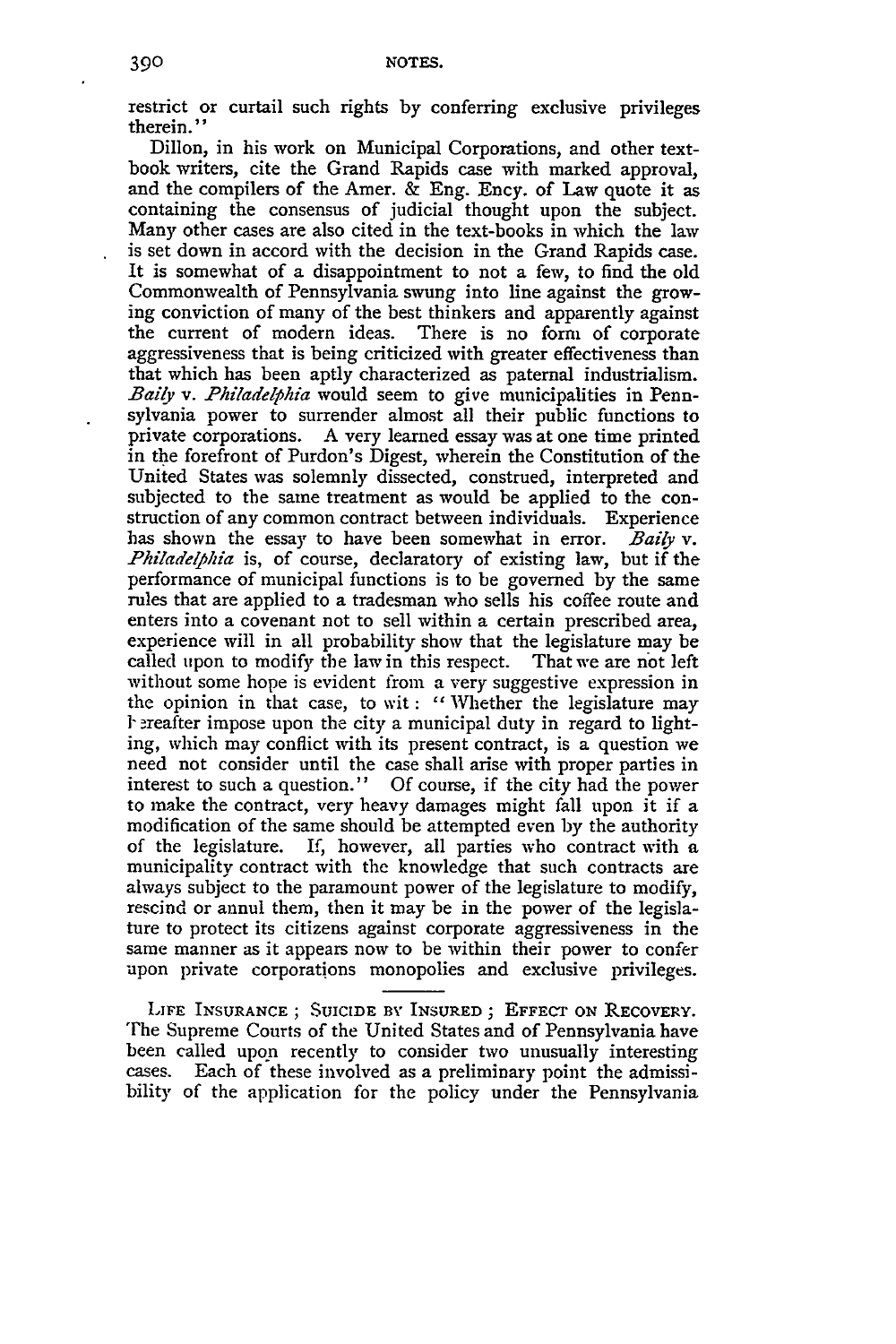Statute of 1881 ; there was then presented the question of the effect of suicide in the absence of a provision in the policy to cover it. As these matters were brought up squarely for decision, the cases must prove leading authorities in their respective courts.

*Ritter v. Mutual Life Insurance Company*, 169 U. S. 139 (1898), was an appeal from the decision of the Circuit Court of Appeals, reported **28** U. S. App. **612.** The policy read "In consideration of the application for this policy *which is hereby made a part of this contract,* etc.," but no copy of the application was attached to the policy. The court held that the Pennsylvania Statute of 1881 precluded the offering of the application in evidence, as such, nor could the application be offered to prove, as "an independent, collateral, contemporaneous agreement," the undertaking it contained, that the insured would "not die by his own act, whether sane or insane, during the period of two years." This left the naked question of the effect of suicide on a policy payable to the insured's estate.

The trial judge charged the jury substantially that if the insured understood the moral and physical consequences and effects of his act, both to himself and to others, he was sane and his suicide would be a defence to the action---otherwise, it would not. (That he killed himself to procure the means to meet overwhelming obligations was not controverted.) The Supreme Court approved the charge as to insanity, citing several authorities, and treated the verdict for the defendant as establishing the insured's suicide while sane.

The consequent avoidance of the policy is maintained on two grounds. (a) There must be a condition implied in every policy that the insured shall not, while sane, by his own act intentionally precipitate the event insured against; otherwise the happening of the event would be left to his option, which is opposed to the very essence of the contract. (b) Public policy would certainly not permit recovery on a policy taken out by the insured and expressly made payable to his estate, when, or if he took his own life while sane; equally it should not allow recovery on a policy silent as to suicide, for the result would be the same.

The second ground especially is sustained by decisions of courts both in this country and in England ; indeed, the reasoning is an application of that of Lord Chancellor Lyndhurst in the analogous case of the death of the insured at the bands of justice **:** *Amicable Society v. Bolland* (Fauntleroy's Case), 4 Bligh, N. **S.** 194.

The other case is *Morris v. Life Assurance Company.*, **183 Pa.** 563 **(1898).** In this instance the application was in two parts. Of these, the first was set forth in a copy attached to the policy, and the second, the medical examiner's report, was incorporated in the first by reference; moreover, the first contained a stipulation, signed by the insured, that the answers in both parts were true and full, and that they were offered as the consideration for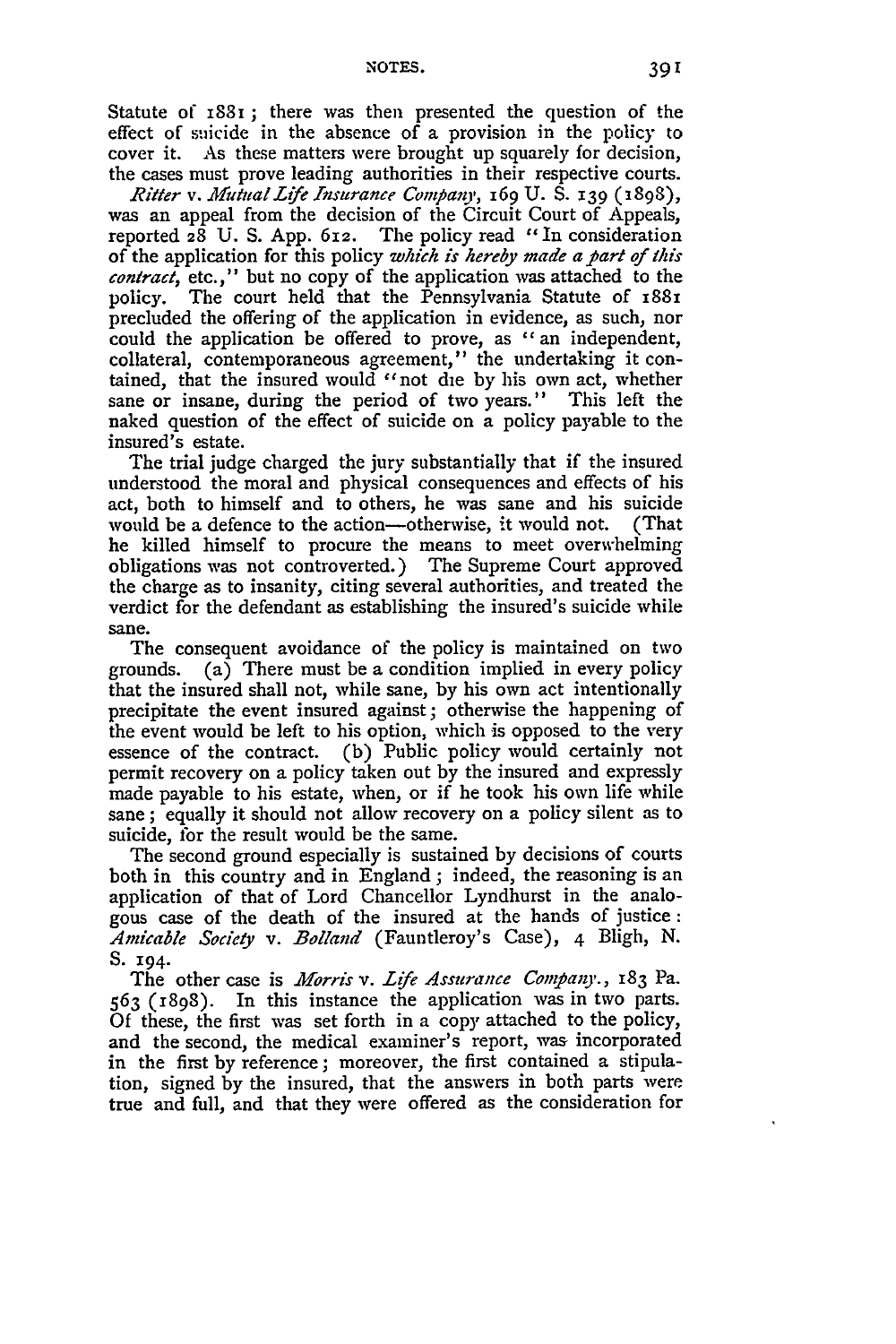the policy. The policy, too, sought to incorporate in itself the application by language equivalent to that used in *Riter v. Insurance Company,* but the court held that a copy of both parts of the application should have been attached to the policy. Neither part, therefore, could be received in evidence, and the only stipulation against suicide was thus excluded. From this part of the opinion two members of the court dissent, considering it an unwarranted extension of the application of the statute.

The distinguishing feature of the case is that the policy was payable, not to the insured's estate, but to his wife. This, the court held, presented a question altogether different from that in *Ritter v. Insurance Company.* The decision of the Circuit Court of Appeals is referred to, but no opinion is expressed with regard to it. The insured cannot, in Pennsylvania, defeat the gift to his wife either by a fraud upon her, or by collusively forfeiting his policy and then having a new one issued to another beneficiary. The court concludes, therefore, that he cannot defeat her by killing himself. The decision is sustained by two New York cases directly in point.

Yet we may ask wherein the case really differs from *Ritter v.* Insurance *Compaiy.* The rights of the wife exist only under the contract with the insurer, and the protection afforded her should not be allowed to infringe the insurer's rights.

If a condition against suicide is to be implied in a policy, since an insurer would inevitably refuse to take that specific risk, the condition should not be disregarded merely because a husband cannot defeat his wife's rights by other means which do not affect the insurer. The question of public policy is equally to be considered in the two cases. Certainly a man will commit suicide to provide for his wife as readily as he will to provide for his creditors. The case appears, therefore, to be another of the unsatisfactory attempts to regulate policies for the benefit of married women. *Erskine Hazard Dickson.*

TRADE COMPETITION **BETWEEN MANUFACTURER AND** RETAIL DEALERS. As a general rule any person may sell or offer for sale at any price whatsoever any goods, including goods of another's manufacture, which he either has in stock or expects to acquire. It is obvious that the owner of any property is entitled to sell or dispose of it for such consideration as he may see fit, either at a profit or at a loss. And it is settled by *AZlen v. Flood,* **[i891] A.** C. **i,** that the motives of the owner for so acting cannot be inquired into.

In the case of *Azello v. Wioesley,* [1898] Ch. 274 (Jan. 18, 1898), the contention was that a limitation should be placed on a dealer's power to sell "future goods." There the defendant was a general dealer in household goods and advertised pianos of the plaintiffs manufacture at less than wholesale price. It was shown not only that the defendant had no such pianos in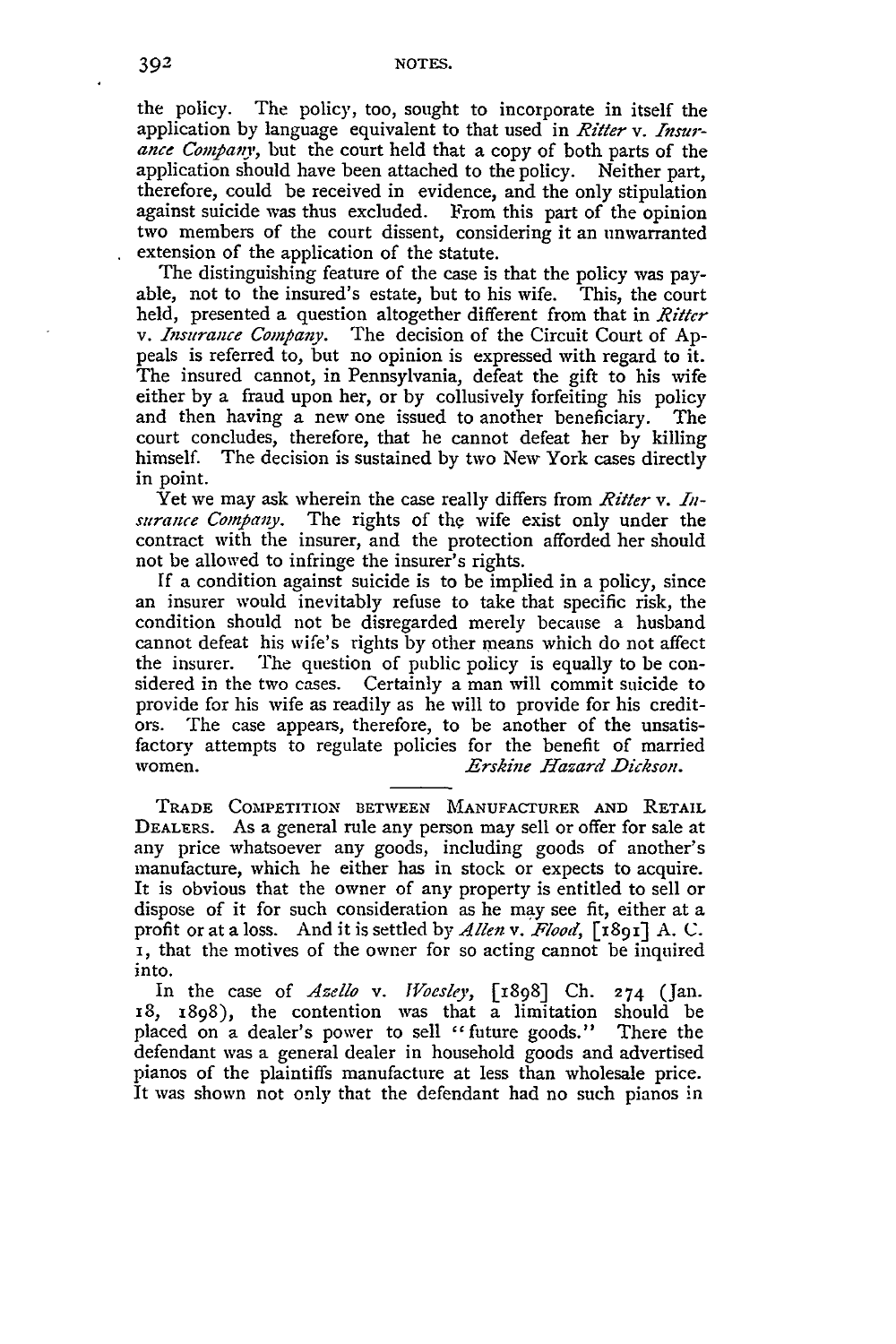stock at that time, but that the plaintiffs on learning of the advertisement had refused to fulfil his order, and that even after such refusal the defendant had continued the advertisement. The plaintiff asked the court for an injunction to restrain the defendant from maliciously, or for the purpose of injuring the plaintiffs in their trade, advertising or otherwise offering for sale, goods of the plaintiffs manufacture at less price than the wholesale rate, or misrepresenting the quality of the goods; and alleging damage and severe loss, in that no other dealer who bought from the plaintiff to sell again was able to dispose of the goods thus purchased.

The plaintiffs rested their case upon the *Mogul Steamship* **Co.** *v. McGregor,* **23** Q. B. D. 598 (1889); **[x892]** A. C. **25,** where Bowen, L. **J.,** said: "No man, whether trader or not, can, however, justify damaging another in his commercial business by fraud or misrepresentation." Counsel for the plaintiffs inferred from the judgments and speeches in that case that, where an act of competition is attended by misrepresentation or other circumstances of illegality, and damage flows from it, a right of action is given. They contended that the advertisement of the defendant, which was an act of competition, amounted to a representation that the defendant had in his possession at the date when the advertisement was issued a new instrument of the plaintiff's manufacture of the character therein specified, whereas in fact he had not.

è

The court found that the description of the goods in the advertisement was generally correct, and that there was no misrepresentation of the character of the pianos. On the power of a dealer to sell future goods, Stirling, J., said: "I further think that, as a general rule, any person may sell or offer for sale at any price whatsoever goods of which he is not the owner, but which he expects or hopes to acquire." He shows that the Sale of Goods' Act expressly provides that "future goods" may be the subject of a contract of sale, and he continues: *"If* a seller may contract to sell future goods, he must be at liberty, as the first step to such a contract, to offer them for sale, and I see nothing to prevent him from making the offer by advertisement, or in any other lawful way. Again, it seems to me that he is entitled to make the offer at any price he chooses, whether remunerative or not; it may be worth a trader's while to sell some goods at a loss so long as he is able to sell other goods at a countervailing or more than countervailing profit.

The court concludes that the action must fall because the act of the defendant is *damnwn absque inzjuria,* but in the last paragraph of the opinion the defendant's conduct is severely scored.

CREDIBILITY OF **EVIDENCE; QUESTION** FOR JURY. The credibility of the evidence of a plaintiff who has materially altered his statements in the interval between a nonsuit and a new trial, is a question for the jury: *Williams v. Delaware, 1. &* W. *R. CO.,* 49 N. E. **672** (Mar. **x,** 1898). To use the court's language: "How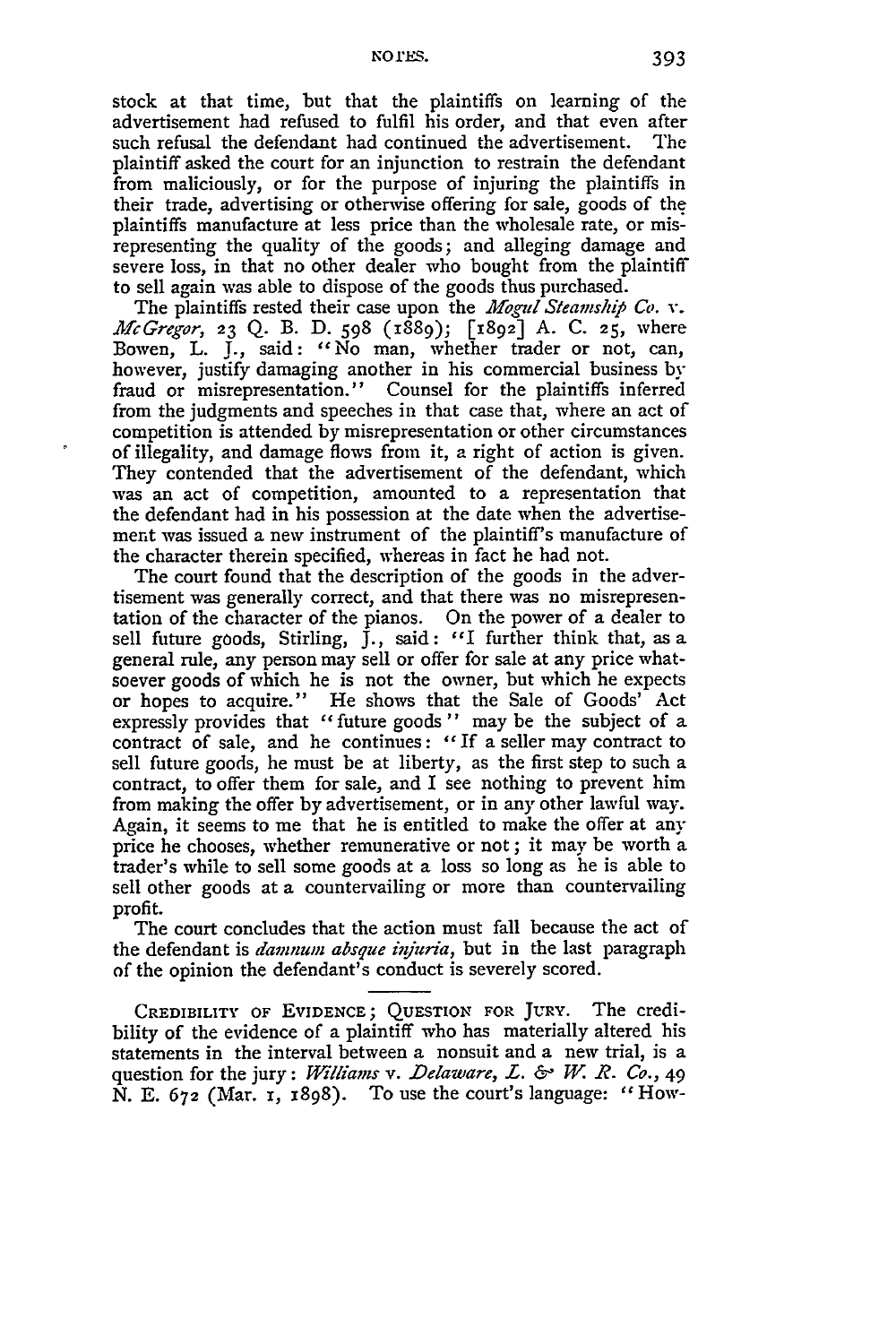**NOTES.**

ever firmly convinced the judge who decided the case was that the new testimony had been manufactured to avoid the nonsuit, the evidence should have been submitted to the jury." The facts were that the plaintiff, in the day time, in plain sight of a bridge, turned his back to it and was thrown from the top of the box car on which he was standing and was injured. He recovered, below, as for injuries inflicted by defendant's negligence. On appeal it was held that he should have been non-suited. The Court of Appeals reversed this decision for the reasons stated. Unless fraud or intentional misstatement be shown, the question as to the credibility of evidence is for the jury: *People v. Chapleau,* 121 *N.* Y. 266 **(189o) ;** *The Santissima Trinidad,* 7 Wheat. **339** (1822); *Conrad v. Williams,* 6 Hill, 444 (1844); *Wilkins v. Earle, 44* **N.** Y. **172 (1871)** ; *Pease* v. Smith, **<sup>61</sup>**Id. 477 (1875) **;** *Piace v. .Minster,* 65 Id. 89 (1875); *People* v. *Kentucky,* 99 Id. **415** (1885). And the court will not charge the jury that if they should find that certain witnesses had in their previous testimony, in respect to the same matters, committed wilful perjury, the jury should wholly disregard their testimony given on the trial. *People v. O'Neil,* **1O9** N. Y. **251** (1888) ; *Hunter v. R. R.,* 116 N. Y. 615 (1889), 13o N. Y. 669 (1892), is in line with the principal case, and contains an interesting discussion by the court on the subject of giants in general, with particular reference to the height of man that would have been required to be struck by the bridge in question in a sitting posture. *"It* can be asserted, I think, without contradiction," says the court, "that a man whose forehead would be four feet seven inches above a seat upon which he was sitting would have a frame at least nine feet high. History affords no authenticated instance of men attaining such height." After citing Buffon and other eminent authorities, the learned judge reaches the inevitable conclusion that this plaintiff must have been standing up.

LIBEL; WORDs **LIBELLOUS** *per se.* The recent case of *Gates v. New York Recorder CO.,* **49** N. **E.** 769 (Mar. **I,** 1898), decided **by** the Court of Appeals of New York, presents an interesting question of libel. The defendant had published of the plaintiff, three days after her marriage, that she was a "dashing blonde, twenty years old, and is said to have been a concert hall singer and dancer at Coney Island." There was no special damage proved, but evidence was given tending to show that a "concert hall at Coney Island" is a place of evil report and frequented by disreputable characters. There were also places of respectable entertainment on the island. The Court of Appeals, by a vote of  $4$  to  $2$ , held that the words were libellous *per se,* and the plaintiff was entitled to recover without proof of special damage.

As O'Brien, J., said in his dissenting opinion: "The whole trial was an attempt to make words not actionable in themselves libellous by extraneous proof." The majority considered the